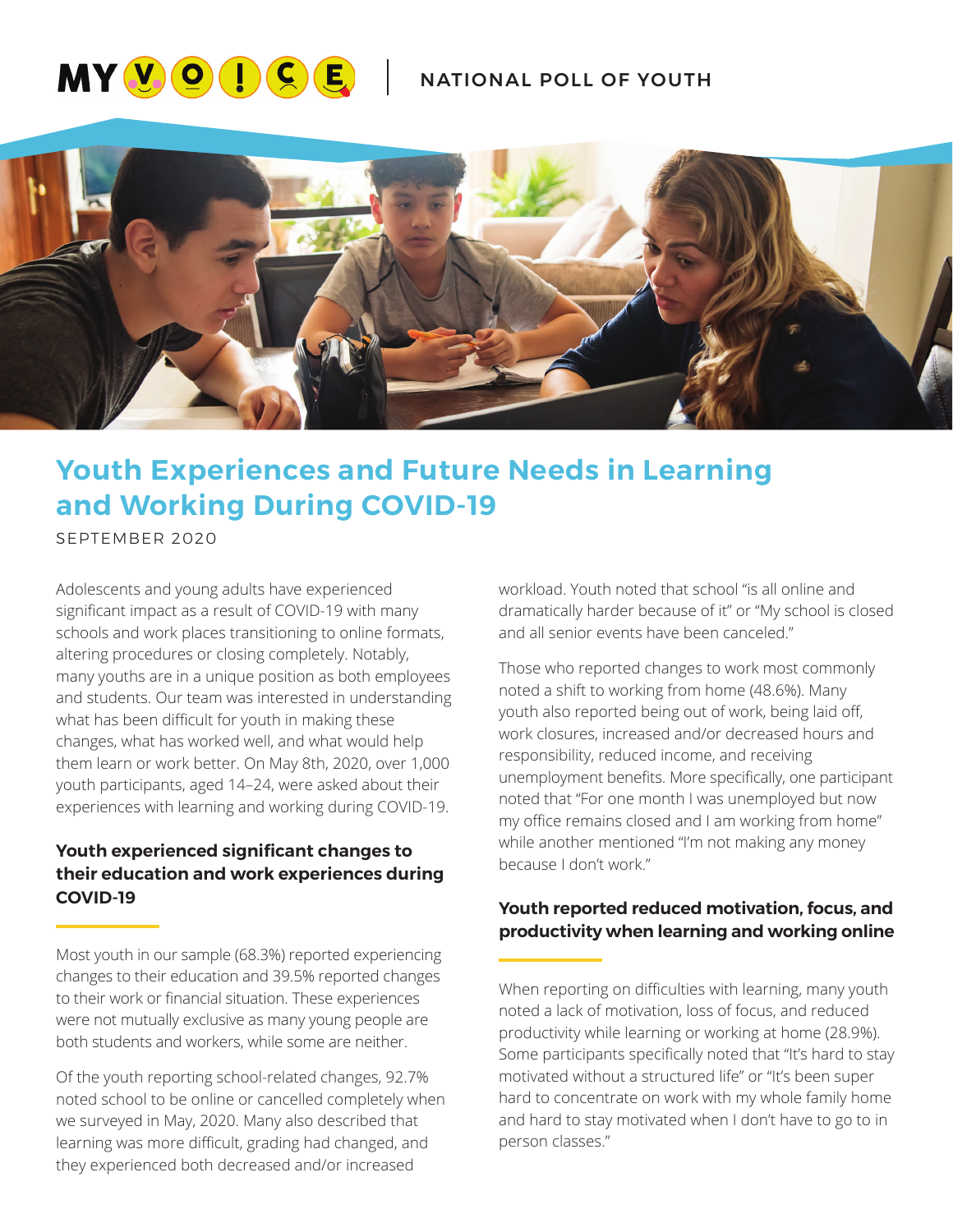my brain cannot switch from **"** home=relaxing to home=learning and my motivation, time management skills, and ability to keep track of assignments and tests went completely out the window **"**

A few youth (9.7%) did note improvement in their focus and productivity with learning and working online because "Working from home feels like less of a grind," "working at my own pace allows me to be more productive with my time," and "Less distractions makes it a little easier."

#### **Impact of COVID-19 on Learning/Working from Home**



## **Nearly half of youth described improvement in their routine, work-life balance, and healthy habits when learning and working online**

Nearly half the youth respondents (44.3%) reported that their routine and work-life balance had improved with the changes to their work or school. These participants noted that "It makes my schedule more flexible. I don't have to take time to commute" and "I get more freedom and get more sleep."

Some participants did not experience this benefit however and reported difficulties in adapting to a new routine and work-life balance (19.7%). Reasons for this included a "Lack of a daily routine, and an increase in the amount of work per week" and "I don't have a physical separation between home and work."

I've been able to structure my own **"** learning time and budget in things like walks and exercise. I've been able to eat much more regularly and healthier. **"**

**Moving forward, youth need access to physical work spaces and technology, improved structure and routine, and better communication for successful virtual learning and work**

Youth frequently (22.1%) cited a need for greater access to technology (computer, internet), a dedicated workspace or desk, and other resources such as a specific building or lab in order to improve learning or working from home. They reported: "A better internet connection and a more professional environment at home to remain focused in" and "A better desk and chair, maybe a quieter space to work."

Youth also said in order to learn or work better from home, they must make changes to their lives and routines (18.8%) including better scheduling and structure, healthier habits, and being more patient and understanding toward themselves. These included, "I'd need to set more concrete goals with myself and better limitations," "Managing my time and staying organized," and "I think I mainly need to work on my mental health and taking care of myself." Relatedly, some participants specifically mentioned needing more motivation or focus to improve their work or schooling: "I would need help focusing mostly and maybe some more motivation to do the work after a while."